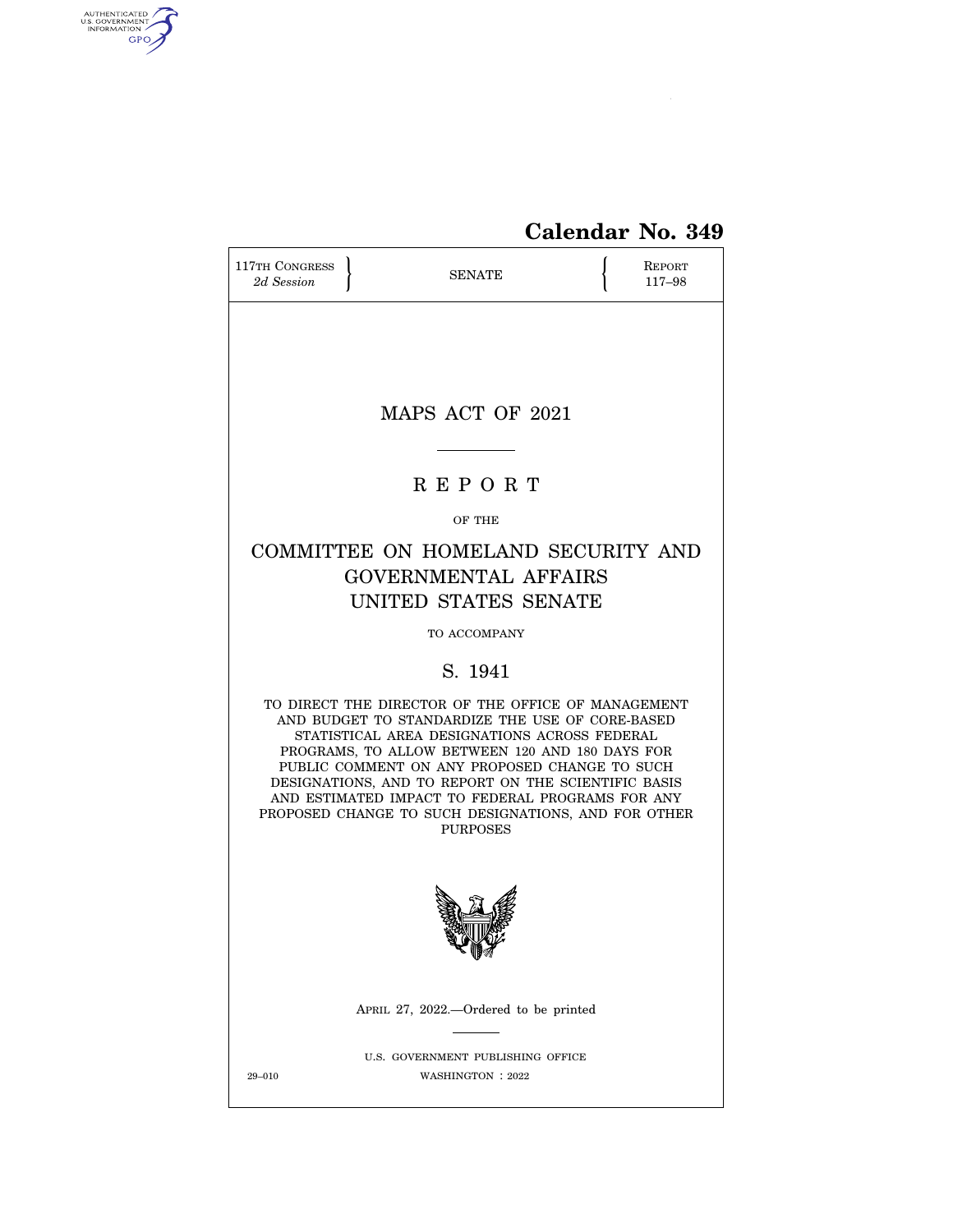#### COMMITTEE ON HOMELAND SECURITY AND GOVERNMENTAL AFFAIRS

THOMAS R. CARPER, Delaware MAGGIE HASSAN, New Hampshire KYRSTEN SINEMA, Arizona JACKY ROSEN, Nevada ALEX PADILLA, California JON OSSOFF, Georgia

GARY C. PETERS, Michigan, *Chairman*  ROB PORTMAN, Ohio RON JOHNSON, Wisconsin RAND PAUL, Kentucky JAMES LANKFORD, Oklahoma MITT ROMNEY, Utah RICK SCOTT, Florida JOSH HAWLEY, Missouri

DAVID M. WEINBERG, *Staff Director*  ZACHARY I. SCHRAM, *Chief Counsel*  LENA C. CHANG, *Director of Governmental Affairs*  MATTHEW CORNELIUS, *Senior Professional Staff Member*  PAMELA THIESSEN, *Minority Staff Director*  SAM J. MULOPULOS, *Minority Deputy Staff Director*  AMANDA H. NEELY, *Minority Director of Governmental Affairs and General Counsel*  LAURA W. KILBRIDE, *Chief Clerk*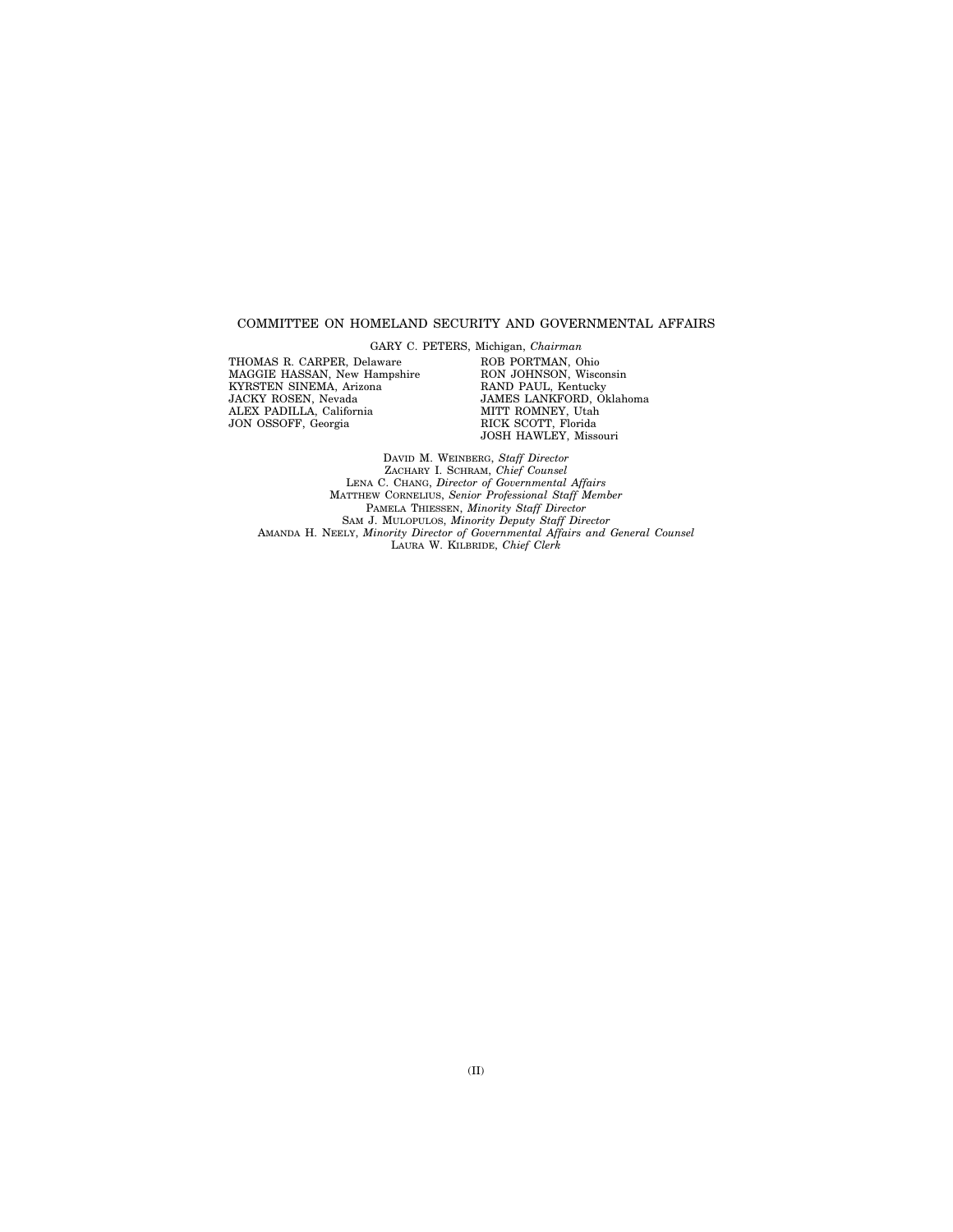## **Calendar No. 349**

 $D_{\alpha\alpha\alpha}$ 

117TH CONGRESS **REPORT** 2d Session **117–98** 

MAPS ACT OF 2021

APRIL 27, 2022.—Ordered to be printed

Mr. PETERS, from the Committee on Homeland Security and Governmental Affairs, submitted the following

### R E P O R T

#### [To accompany S. 1941]

### [Including cost estimate of the Congressional Budget Office]

The Committee on Homeland Security and Governmental Affairs, to which was referred the bill (S. 1941) to direct the Director of the Office of Management and Budget to standardize the use of corebased statistical area designations across Federal programs, to allow between 120 and 180 days for public comment on any proposed change to such designations, and to report on the scientific basis and estimated impact to Federal programs for any proposed change to such designations, and for other purposes, having considered the same, reports favorably thereon within an amendment (in the nature of a substitute) and recommends that the bill, as amended, do pass.

#### **CONTENTS**

|  | rage |
|--|------|
|  |      |
|  |      |
|  |      |
|  |      |
|  |      |
|  |      |
|  |      |
|  |      |

#### I. PURPOSE AND SUMMARY

S. 1941, the Metropolitan Areas Protection and Standardization Act of 2021, or MAPS Act of 2021, requires the Director of OMB to standardize the use of metropolitan area designations across federal programs, and extends the amount of days for public comment on any proposed change to such designations. It also requires a re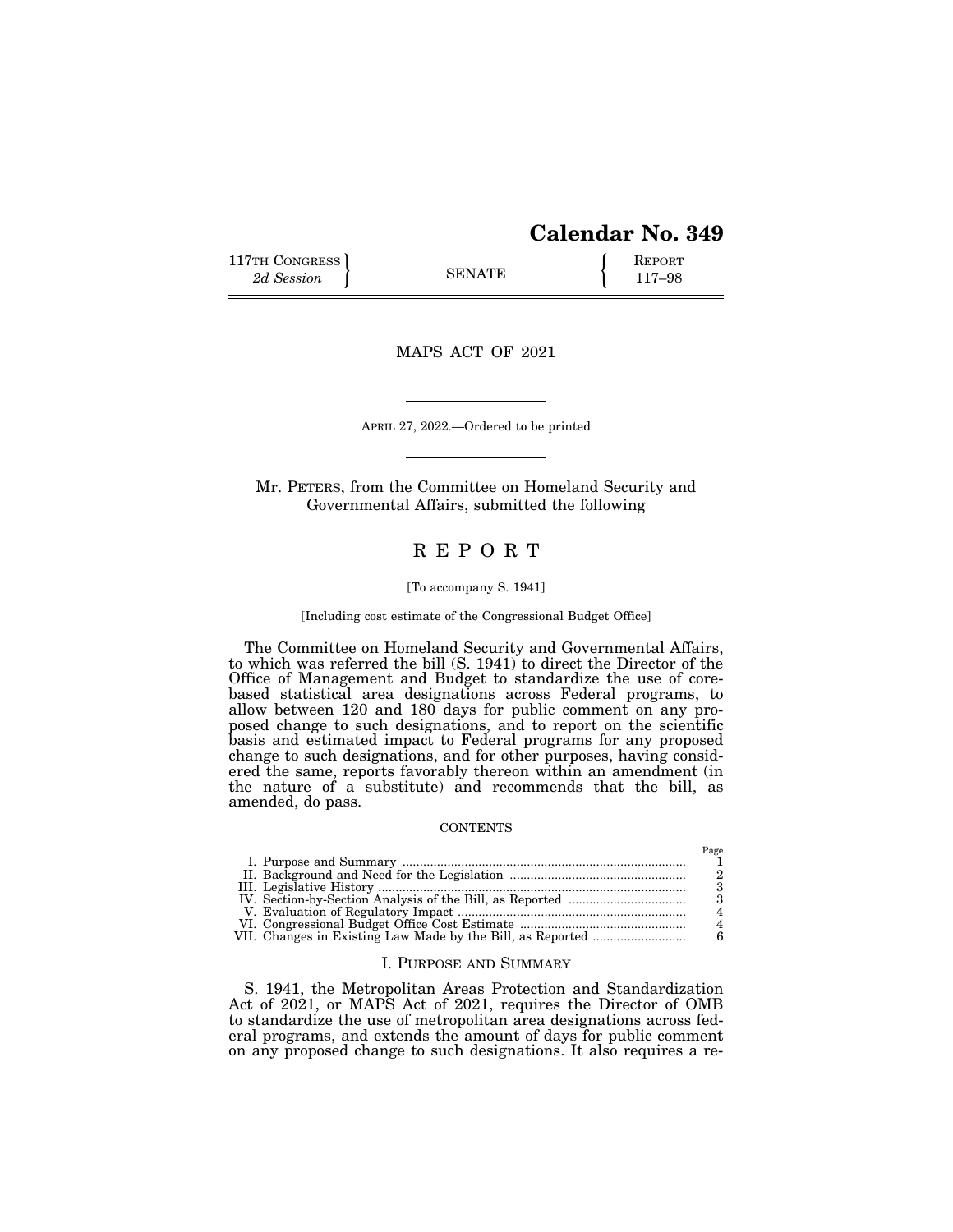port on the scientific basis and estimated impact to federal programs for any proposed change to such designations.

#### II. BACKGROUND AND THE NEED FOR LEGISLATION

In response to a recommendation by the Metropolitan and Micropolitan Statistical Area Standards Review Committee in their 2019 report,1 OMB proposed raising the metropolitan statistical area (MSA) population threshold from 50,000 to 100,000.2 This would be the first ever increase in the minimum population standard for metropolitan areas. This proposed change to the threshold could negatively impact federal funding, services, and opportunities to counties across the United States. Based on 2010 census data, 144 MSAs in the United States and Puerto Rico (approximately 251 counties and 19 million people) could lose metropolitan status if this change to the threshold occurred.3

On January 19, 2021, OMB issued a request for public comment on the intended change.4 Representatives of local governments across the country expressed concern over potential loss of federal funding based on loss of metropolitan status.5 A bipartisan group of senators stated in a letter to OMB that any change to statistical policy that has such potentially disruptive impacts throughout the country deserves careful consideration.6 Ultimately, the Metropolitan and Micropolitan Statistical Area Standards Review Committee submitted a revised recommendation to maintain the 50,000 MSA population threshold.7

OMB reviews these standards in years preceding their application to new decennial census data.8 However, federal programs rely on these standards when allocating funds in the years between each census. There is no catalog of how federal programs rely on metropolitan area standards in the years between each census, and thorough analysis by program staff at every department or agency would be needed to estimate changes in funding as a result of the proposed threshold change.9 Therefore, the full impact of OMB's initial proposal is unknown. The Metropolitan Areas Protection and Standardization Act requires the federal government to provide the

 $\begin{smallmatrix} 1 \text{ Metropolis} & 1 \text{Metropolis} \\ 1 \text{ Metropolis} & 1 \text{Det } \\ \end{smallmatrix} \begin{smallmatrix} 1 \text{Set~corrm and} \\ 1 \text{Set~corrm and} \\ 1 \text{Recomrmedations} \\ 1 \text{Gromumitted to the Office of Management and Budget Concerning Changes to the 2010 Standards} \\ 1 \text{Gromumitted to the Office of Management and Budget Concerning Changes to the 2010 Standards} \\ 1 \text{Gronepolar and Micropolitan Statistical Areas (Aug. 1, 2019). \\ 2 \text{ Office of Management and Budget, Reconstruction Front the Metropolitan and Micropoliton Statistical Area to the Office of Management and Budget. Concerning Changes to the 2010 Standards for Deline$ 

of-ombs-proposal-to-redefine-nonmetro-america/).<br><sup>5</sup> Small cities fret over feds redefining metro areas, The Hill (Mar. 21, 2021) (thehill.com/<br><sup>5</sup> Small cities fret over feds redefining-metro-areas); see also Bye,<br>homenew (apnews.com/article/wisconsin-bismarck-census-2020-north-dakota-sheboygan-

ad77e15f0f8cd13b8e398d2ca8339ca7).<br>
<sup>6</sup>Letter from Senators Klobuchar, Schumer, Cramer, Hoeven, Smith, Murray, Baldwin, King,<br>
<sup>6</sup>Letter from Senators Klobuchar, Schumer, Cramer, Hoeven, Smith, Murray, Baldwin, King,<br>
Van

based-statistical-areas/). <sup>7</sup> Sasearch Service, *Metropolitan Area Designations by OMB: History, 2010 Standards, and Uses* (R42005) (Updated June 6, 2014). 9 *Id.* at 7.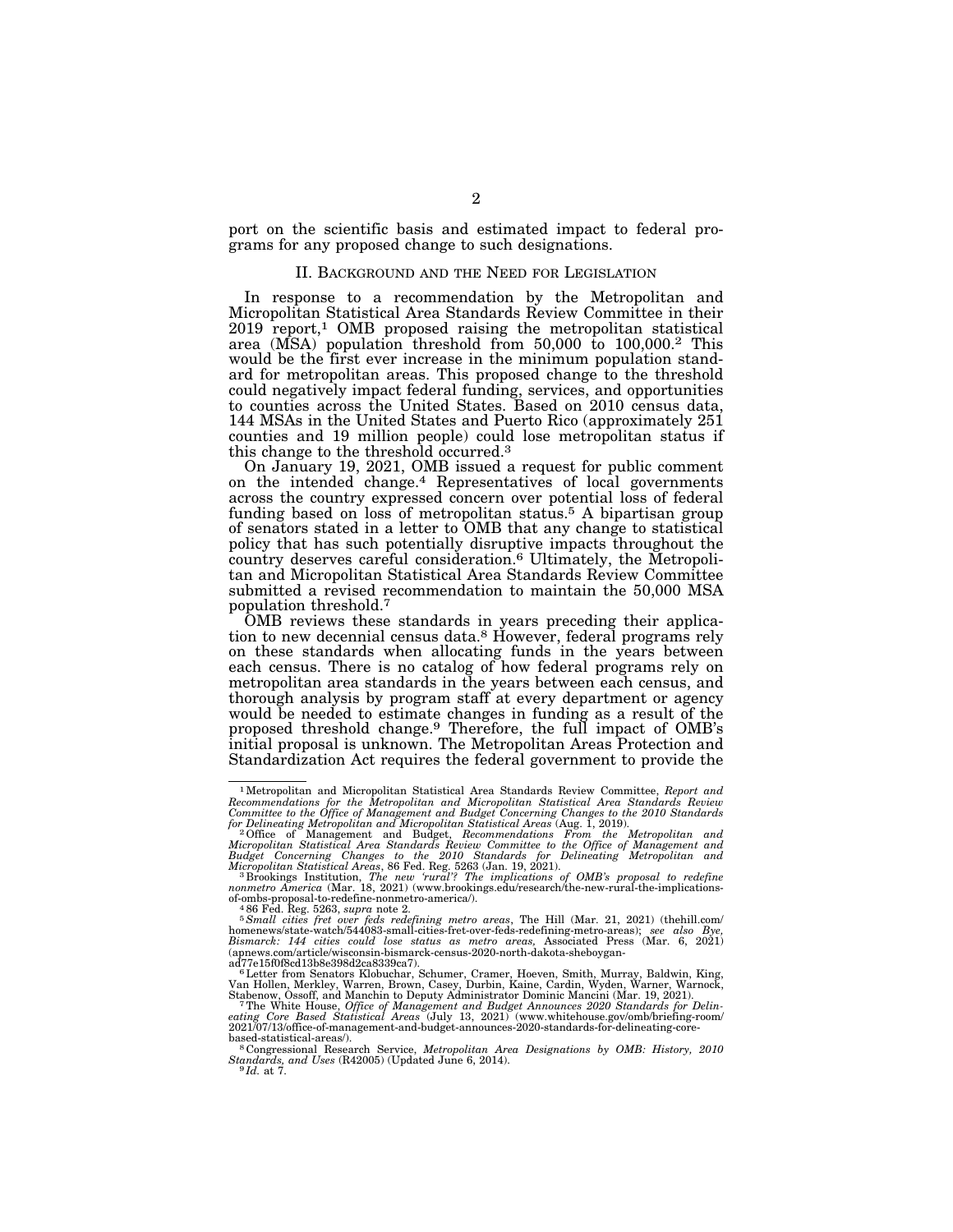needed analysis and transparency before any change to metropolitan area standards can be implemented.

### III. LEGISLATIVE HISTORY

Chairman Gary Peters (D–MI) introduced S. 1941, the Metropolitan Areas Protection and Standardization (MAPS) Act of 2021, on May 27, 2021, with Senator Rob Portman (R–OH). The bill was referred to the Committee on Homeland Security and Governmental Affairs. Senator Jerry Moran (R–KS) joined as a cosponsor on July 12, 2021.

The Committee considered S. 1941 at a business meeting on November 3, 2021. During the business meeting, a substitute amendment and an amendment to change the title of the bill were offered by Chairman Peters and adopted by voice vote *en bloc*. The bill, as amended, was ordered reported favorably *en bloc* by voice vote. Senators Peters, Hassan, Sinema, Rosen, Padilla, Ossoff, Portman, Johnson, Lankford, Romney, Scott and Hawley were present.

#### IV. SECTION-BY-SECTION ANALYSIS OF THE BILL, AS REPORTED

#### *Section 1. Short title*

This section establishes the short title of the bill as the ''Metropolitan Areas Protection and Standardization Act of 2021'' or the ''MAPS Act of 2021''.

#### *Section 2. Findings*

This section establishes findings that inform the policy solutions in this bill, especially concerning potential disruption to service delivery based on updates to statistical standards, as well as the need for independence in statistical policymaking.

#### *Section 3. Purpose*

This section explains the two purposes of the bill: (1) to provide transparency in how core-based statistical area delineations are used in domestic assistance programs; and (2) to ensure independence of the Office of Management and Budget in establishing and updating core-based statistical area delineations.

#### *Section 4. Definitions*

This section defines common terms used throughout this bill.

#### *Section 5. Non-propagation of core-based statistical area delineations*

This section adds a new section 6309 to chapter 63 of title 31, United States Code, requiring that any updates to core-based statistical area delineations pursuant to section 3504(e) of title 44 shall not propagate automatically for any non-statistical use by any domestic assistance program. These programs may use any current delineation, or may adopt an updated delineation through noticeand-comment rulemaking.

### *Section 6. Transparency of non-statistical uses of core-based statistical area delineations*

This section amends section  $6102(a)(2)$  of title 31, United States Code, to require the Director of the Office of Management and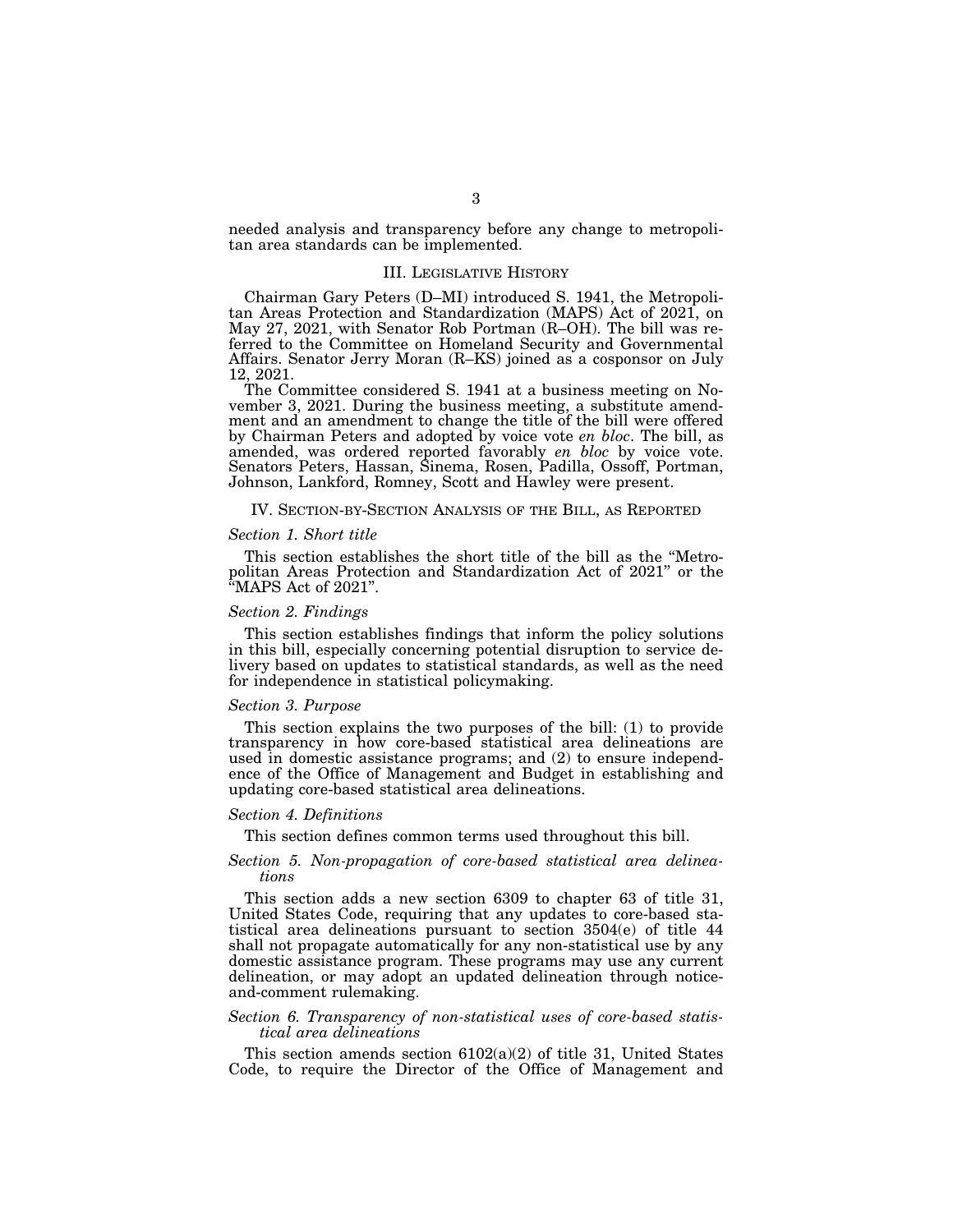Budget to standardize and collect information on the uses of corebased statistical area delineations in federal domestic assistance programs. This section specifies that the information standardized and collected is to be made accessible as an open government data asset, presented in a user-friendly format, made publicly available on relevant government websites, and updated at least once every year.

#### *Section 7. Independence, Integrity, and Accountability of core-based statistical area delineations*

This section amends section 3504(e) of title 44, United States Code, to require that any updates to core-based statistical area delineations be accompanied by a public report explaining the scientific basis for the update and the opinions of experts who were consulted for the update. Moreover, this section specifies that any such update shall not be influenced by any non-statistical consideration and shall not propagate automatically for any non-statistical use by any domestic assistance program.

### *Section 8. Comptroller General report*

Section 8 requires the Comptroller General to submit a report to Congress not later than three years after the enactment of the MAPS Act to report on the data quality of the information reported pursuant to section 6. The Comptroller General must identify any programs that are not yet reporting the required information under section 6, and make recommendations based on findings in the report.

### V. EVALUATION OF REGULATORY IMPACT

Pursuant to the requirements of paragraph 11(b) of rule XXVI of the Standing Rules of the Senate, the Committee has considered the regulatory impact of this bill and determined that the bill will have no regulatory impact within the meaning of the rules. The Committee agrees with the Congressional Budget Office's statement that the bill contains no intergovernmental or private-sector mandates as defined in the Unfunded Mandates Reform Act (UMRA) and would impose no costs on state, local, or tribal governments.

### VI. CONGRESSIONAL BUDGET OFFICE COST ESTIMATE

U.S. CONGRESS, CONGRESSIONAL BUDGET OFFICE, *Washington, DC, April 19, 2022.* 

Hon. GARY C. PETERS, *Chairman, Committee on Homeland Security and Governmental Affairs, U.S. Senate, Washington, DC.* 

DEAR MR. CHAIRMAN: The Congressional Budget Office has prepared the enclosed cost estimate for S. 1941, the MAPS Act of 2021.

If you wish further details on this estimate, we will be pleased to provide them. The CBO staff contact is Matthew Pickford.

Sincerely,

PHILLIP L. SWAGEL, *Director.* 

Enclosure.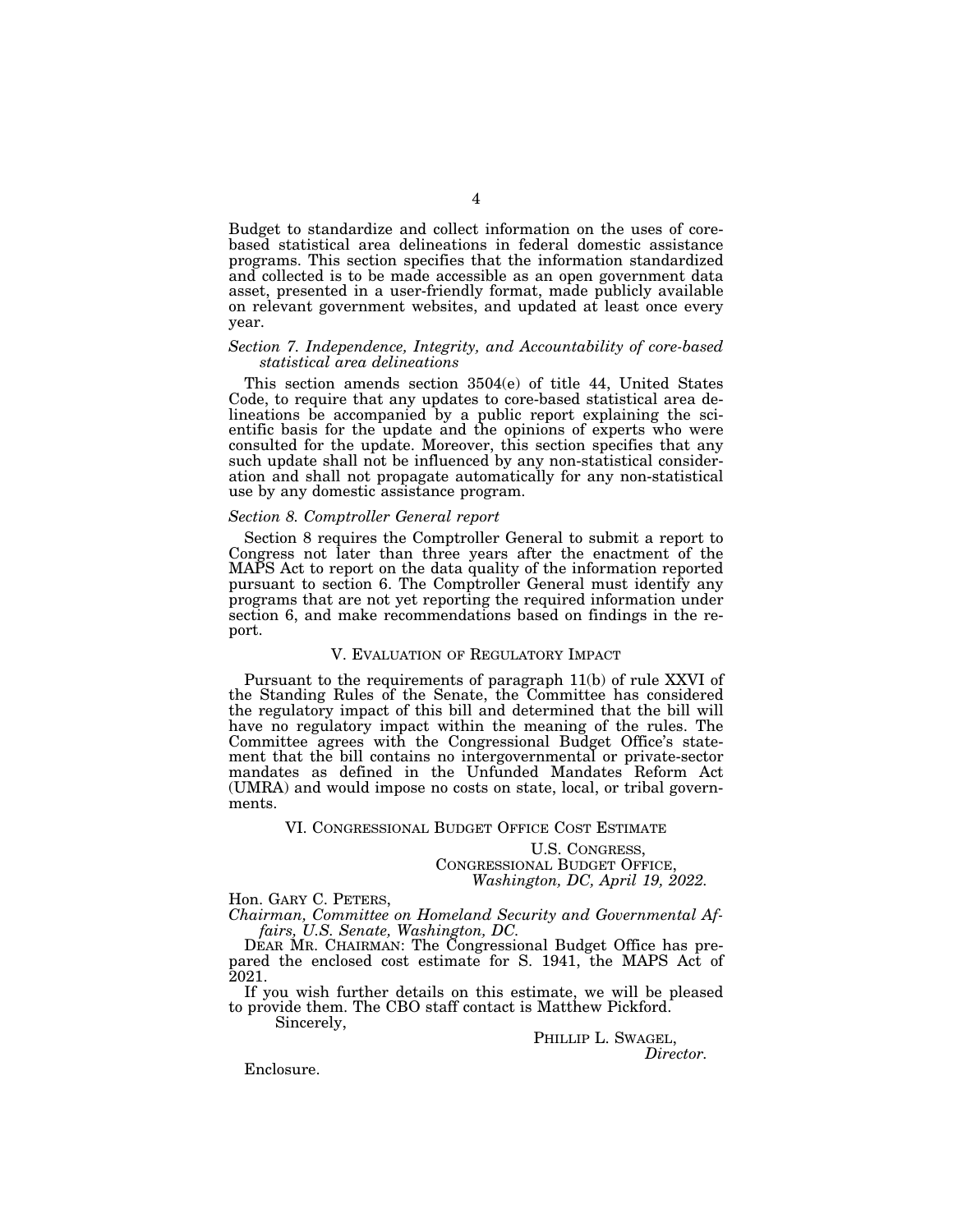| S. 1941, MAPS Act of 2021<br>As ordered reported by the Senate Committee on Homeland Security and Governmental Affairs on<br>November 3, 2021 |      |                                                                         |               |
|-----------------------------------------------------------------------------------------------------------------------------------------------|------|-------------------------------------------------------------------------|---------------|
| By Fiscal Year, Millions of Dollars                                                                                                           | 2022 | 2022-2026                                                               | 2022-2031     |
| Direct Spending (Outlays)                                                                                                                     |      | ŋ                                                                       |               |
| Revenues                                                                                                                                      | 0    | o                                                                       |               |
| Increase or Decrease (-)<br>in the Deficit                                                                                                    |      | o                                                                       | o             |
| <b>Spending Subject to</b><br><b>Appropriation (Outlays)</b>                                                                                  |      |                                                                         | not estimated |
| Statutory pay-as-you-go<br>procedures apply?                                                                                                  | No.  | <b>Mandate Effects</b>                                                  |               |
| Increases on-budget deficits in any<br>of the four consecutive 10-year<br>periods beginning in 2032?                                          | No   | Contains intergovernmental mandate?<br>Contains private-sector mandate? | No.<br>No     |
| $*$ = between zero and \$500,000.                                                                                                             |      |                                                                         |               |

S. 1941 would require the Office of Management and Budget (OMB) to describe how core-based statistical area (CBSA) delineations—geographic specifications established for the country's largest population centers—are used to determine eligibility for and distribution of federal services and benefits. Under current law, OMB establishes standards for determining CBSA delineations, which are to be used solely for descriptive and statistical purposes. The bill would require OMB to report on the scientific basis for changing any CBSA delineation.

Federal agencies use CBSAs for nonstatistical purposes, such as determining allocations for federal funding. S. 1941 would prohibit agencies from automatically adopting any changes to CBSA delineations for nonstatistical purposes unless those changes were adopted through a public rulemaking process. Finally, the bill would require the Government Accountability Office (GAO) to report on the accuracy and usefulness of published CBSA information.

Using information from OMB, CBO expects that most of the provisions in S. 1941 would build on current federal policies and practices. However, CBO also expects that OMB and GAO would incur costs to gather information on federal agencies' use of CBSA delineations. Based on the costs of similar activities, CBO estimates that implementing S. 1941 would cost \$2 million over the 2022– 2026 period; such spending would be subject to the availability of appropriated funds.

Prohibiting federal agencies from automatically accepting changes to CBSA delineations for nonstatistical purposes could affect agency behavior; however, there is no comprehensive information on the use of those delineations in federal programs. Thus, CBO cannot determine whether that procedural change would result in any future costs or savings.

The CBO staff contact for this estimate is Matthew Pickford. The estimate was reviewed by H. Samuel Papenfuss, Deputy Director of Budget Analysis.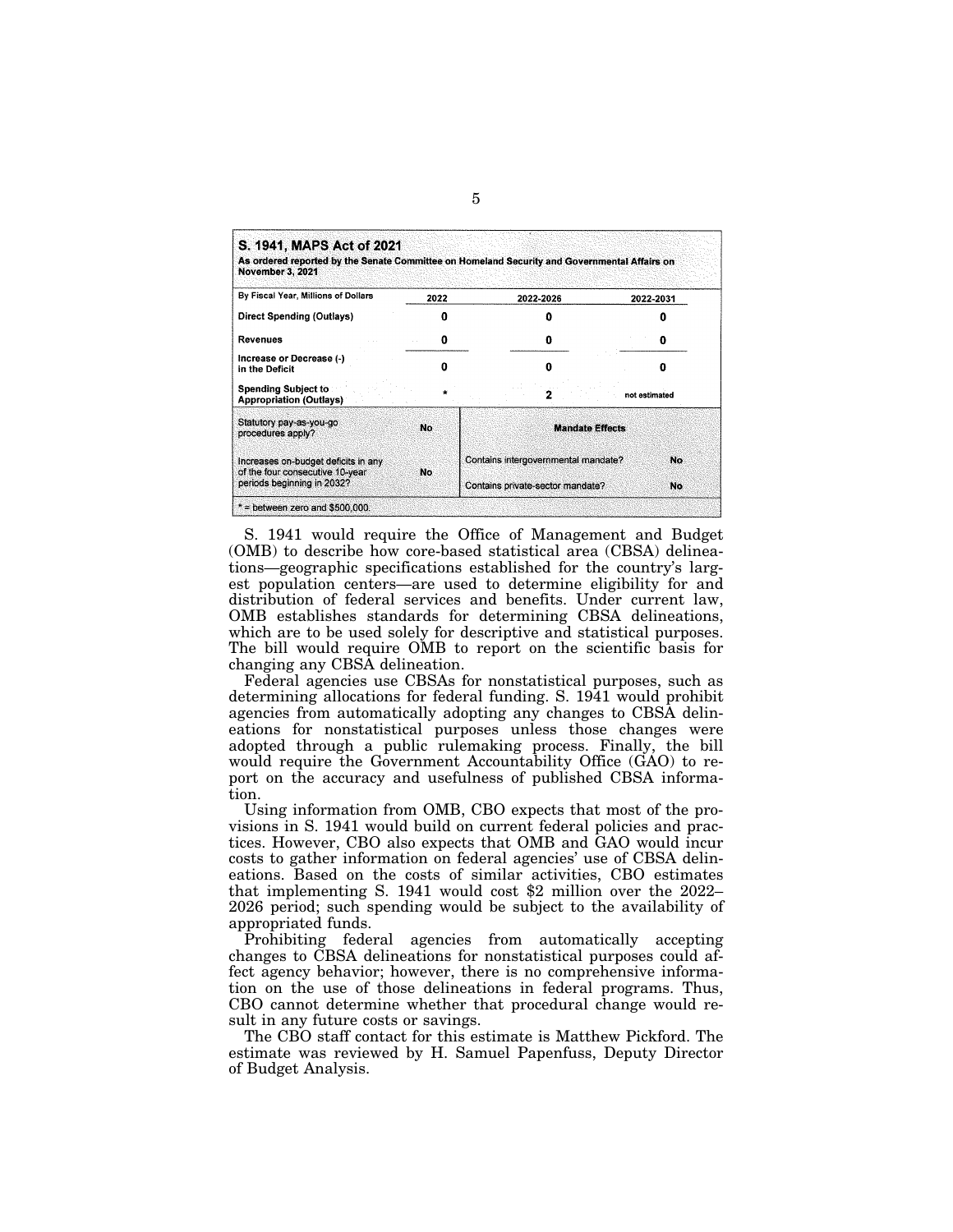VII. CHANGES IN EXISTING LAW MADE BY THE BILL, AS REPORTED

In compliance with paragraph 12 of rule XXVI of the Standing Rules of the Senate, changes in existing law made by the bill, as reported, are shown as follows: (existing law proposed to be omitted is enclosed in brackets, new matter is printed in italic, and existing law in which no change is proposed is shown in roman):

# **UNITED STATES CODE**

\* \* \* \* \* \* \*

### **TITLE 31—MONEY AND FINANCE**

\* \* \* \* \* \* \*

# **Subtitle V—General Assistance Administration**

\* \* \* \* \* \* \*

# **CHAPTER 61—PROGRAM INFORMATION**  \* \* \* \* \* \* \*

**SEC. 6102. PROGRAM INFORMATION REQUIREMENTS** 

 $(a) * * *$ 

 $(1) * *$  $(2) * * * *$ 

> \* \* \* \* \* \* \* (F) uses, and restrictions on the use, of assistance; [and]

*(G) uses of core-based statistical area delineations (as chosen from standardized categories of uses determined by the Director), for purposes including prime recipient and subrecipient eligibility for, and distribution of, any Federal service, benefit, or funding; and* 

 $[(G)]$   $(H)$  duties of recipients under the program.

### **CHAPTER 63—USING PROCUREMENT CONTRACTS AND GRANT AND COOPERATIVE AGREEMENTS**

\* \* \* \* \* \* \*

Sec.

6301. Purposes.

6302. Definitions.

6303. Using procurement contracts.

6304. Using grant agreements.

6305. Using cooperative agreements.

6306. Authority to vest title in tangible personal property for research.

6307. Interpretative guidelines and exemptions.

6308. Use of multiple relationships for different parts of jointly financed projects.

6309. Non-propagation of core-based statistical area delineations.

\* \* \* \* \* \* \* \*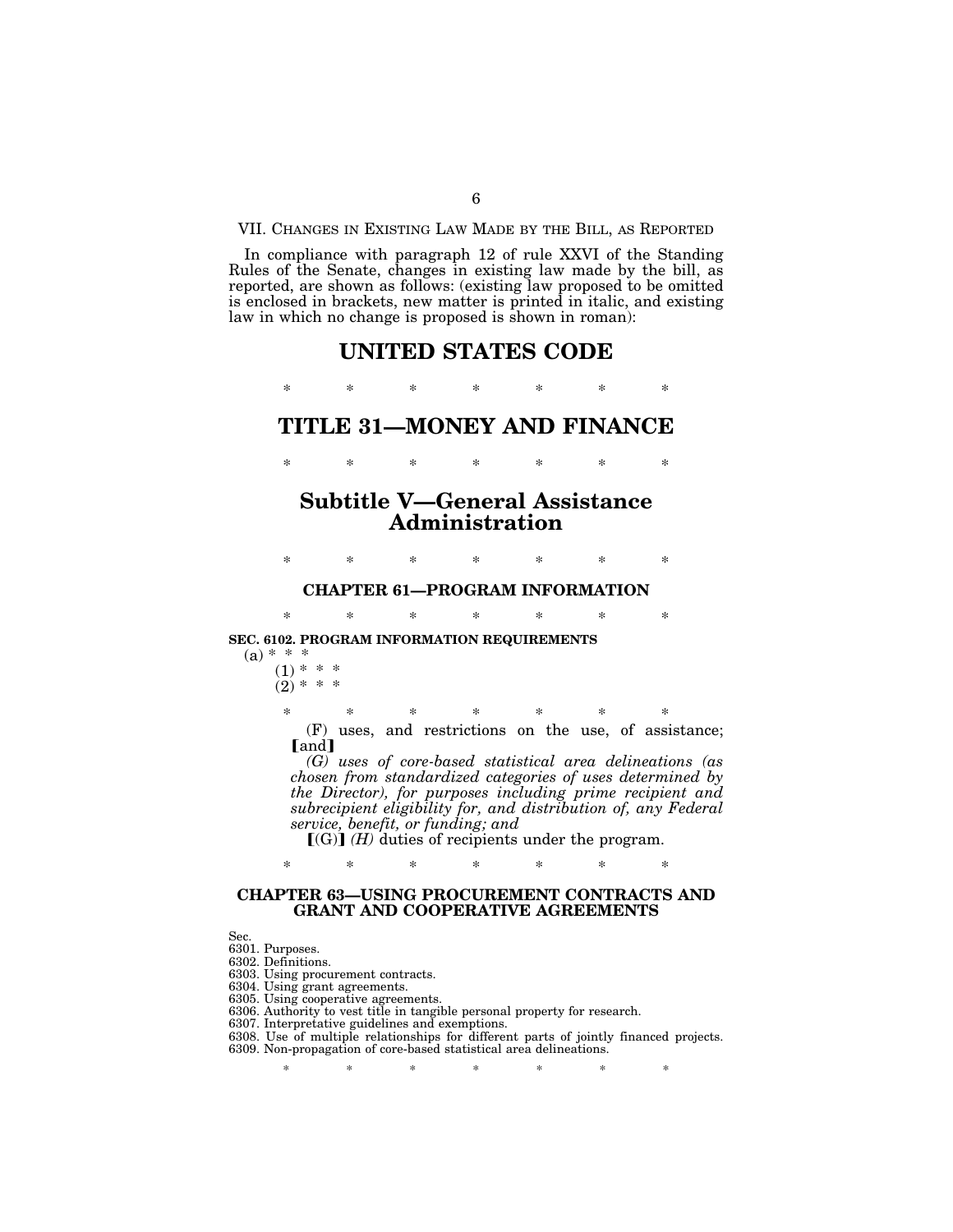#### *SEC. 6309. NON-PROPAGATION OF CORE-BASED STATISTICAL AREA DE-LINEATIONS.*

*Beginning on the date of enactment of the MAPS Act of 2021, and notwithstanding any other provision of law, any change to the standards of core-based statistical area delineations pursuant to section 3504(e) of title 44—* 

*(1) shall not propagate automatically for any non-statistical use by any domestic assistance program, including any such use as required through—* 

*(A) statutory reference to any core-based statistical area delineation; or* 

*(B) administrative or regulatory reference to any corebased statistical area delineation; and* 

*(2) shall propagate for any non-statistical use by any domestic assistance program only—* 

*(A) if a relevant agency determines that such a propagation—* 

*(i) supports the purposes of the program; and* 

*(ii) is in the public interest; and* 

*(B) through affirmative adoption through notice-andcomment rulemaking pursuant to section 553 of title 5.* 

*\* \* \* \* \* \* \** 

# **TITLE 44—PUBLIC PRINTING AND DOCUMENTS**

\* \* \* \* \* \* \* **CHAPTER 35—COORDINATION OF FEDERAL INFORMATION POLICY** 

\* \* \* \* \* \* \*

**Subchapter I—Federal Information Policy** 

\* \* \* \* \* \* \*

**SEC. 3504. AUTHORITY AND FUNCTIONS OF DIRECTOR**   $(a) * * * *$ 

\* \* \* \* \* \* \*  $(e) * * * *$ <br>(1)  $* *$  $(1)$ 

\* \* \* \* \* \* \* (9) provide opportunities for training in statistical policy functions to employees of the Federal Government under which—

(A) each trainee shall be selected at the discretion of the Director based on agency requests and shall serve under the chief statistician for at least 6 months and not more than 1 year; and

(B) all costs of the training shall be paid by the agency requesting training [.] and

(10) *ensure that any change to the standards of core-based statistical area delineations pursuant to this subsection shall*— *(A) be accompanied by a public report that explains*—